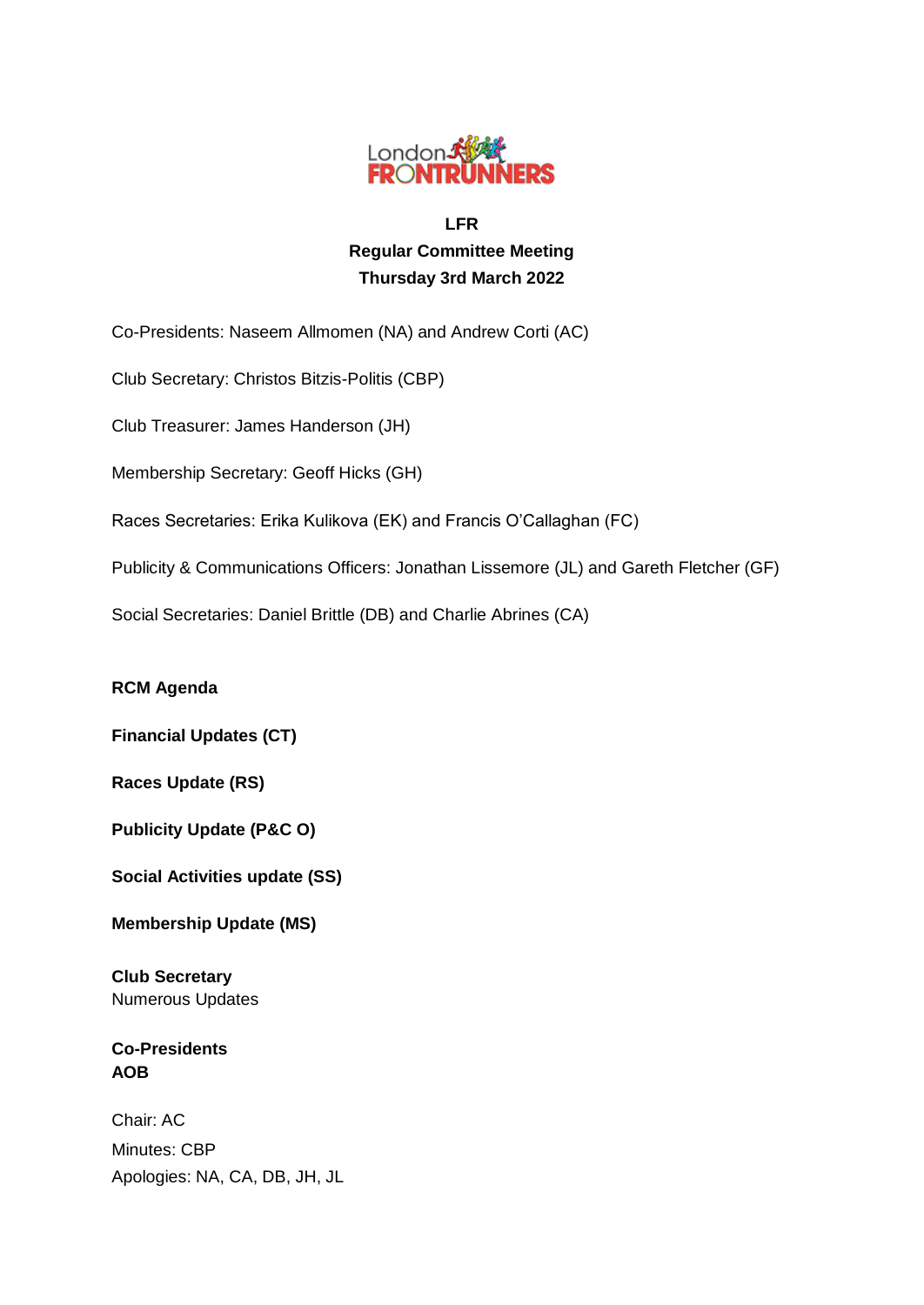## **Financial Updates (CT)**

Discussion on the update of WebCollect, the establishment of the pro-rata for the period of just six months, the termination of PayPal, the membership fees for the 2022/23 Club Year and subjects regarding the launching of the auto renewal function.

**Action to be taken:** CBP is to kindly request of JH to please not activate the Auto Renewal Function, until a precise date for this has been confirmed by the Committee.

It is important to Inform existing members through the ebulletin that they shouldn't renew their 2022/23 membership for the time-being and until further notice, as there is going to be launched the auto renewal function which will facilitate the process.

**Action to be taken:** CBP is kindly requested to please create a relative draft for the ebulletin as per above and share it beforehand with JH, AC and GH.

The Club Constitution requires a very brief report on the Club finances for the 2021/22 Club Year to be presented at the AGM.

**Action to be taken:** CBP is kindly requested to please inform JH of the above

Discussion on the auto renewal function.

How complicated is the auto-renewal function going to be for all those who have used PayPal until now?

Meaning, when paying the LFR membership fees for the first time with GoCardless through direct debit, one's banking details are included in the GoCardless payment automatically, as putting one's details down enables the system to function and the amount to be taken out of the indicated account. With PayPal is a one-off payment.

Do those who have previously used PayPal need to do something specific? Those who were using PayPal will need to supply their bank details for the auto renewal

We just want to make sure that the auto renewal option is being set up and running as smoothly as possible for everyone involved.(GH)

**Action to be taken:** CBP is kindly requested to please contact JH in regards to the auto renewal subject

**Action to be taken:** CBP is kindly requested to please contact the LFR WebSite Team and check what needs to be updated on the LFR website after all the membership and auto renewal issues have been resolved.

Refunds from the Seymour Centre and from the Cross Country Nationals

Have taken the initiative to email the nine members who failed to appear at the Cross Country Nationals, asking them to please refund the Club the £10 contributed by the Club on their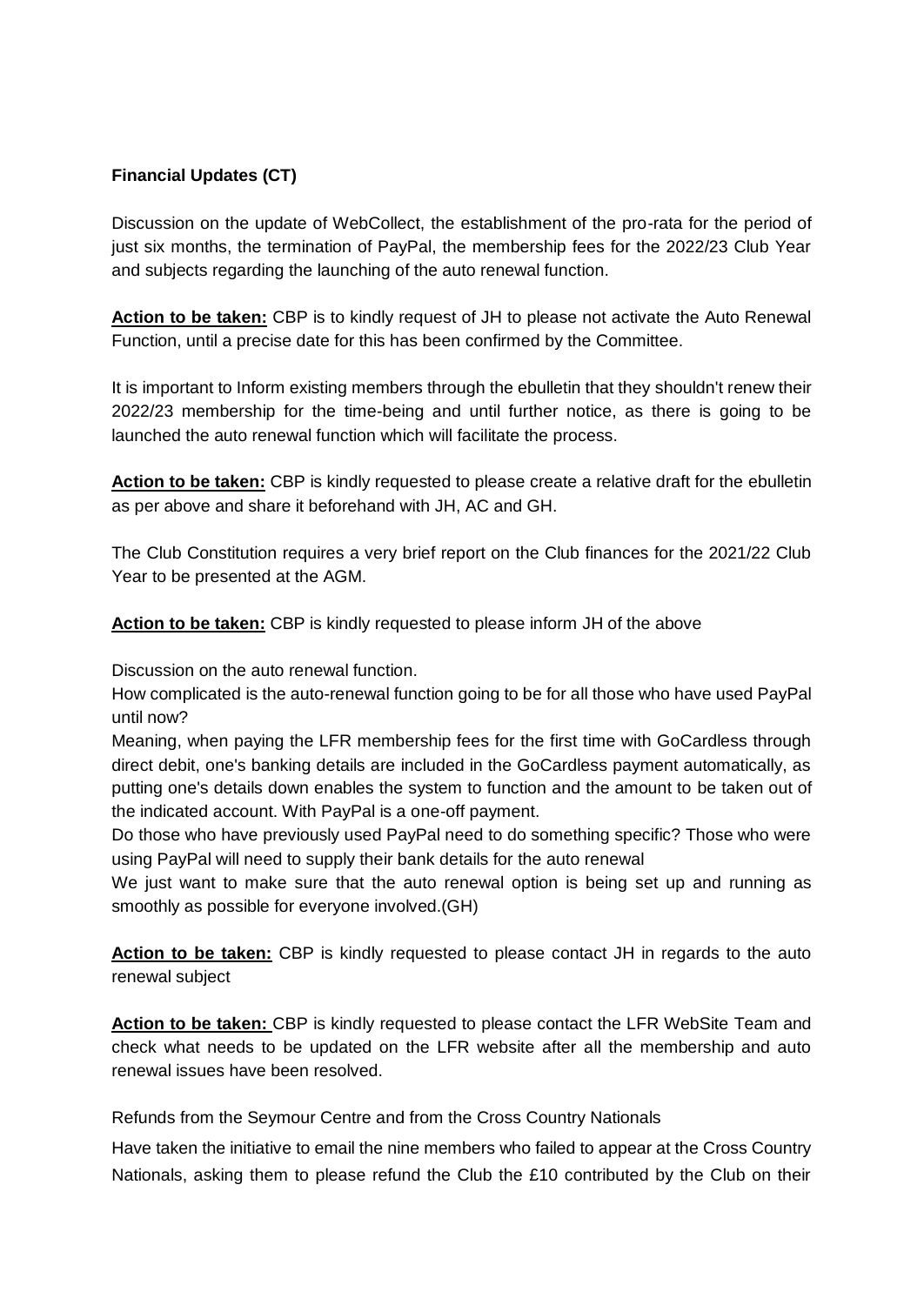registration. Had it been just one or two members who didn't show up, I probably wouldn't have gone through the trouble of contacting them, but with nine absentees from the race, the amount contributed by LFR is £90 which equals to three changing facilities sessions, and the Club cannot afford wasting the above amount. You will be also pleased to know that the Club has been refunded £56, due from December 2021, by not using the changing facilities at Seymour Centre on the last two Thursdays before Christmas, when these two runs were cancelled due to low attendance.

In addition, I would like to request the amount of £25 to be spent on buying a small present for JS, who has been extremely accommodating and very generous in offering LFR the venue for this year's AGM, as a small token of gratitude towards them (CBP).

The Committee is supportive of the above request and agrees to the requested amount.

**Action to be taken:** CBP is kindly requested to contact JH and liaise with them over the above

**Action to be taken:** CBP is kindly requested to please inform Committee members and all Club officers that for all documents which need to be projected during the forthcoming AGM should be emailed in advance and the deadline for this is Monday the 21st of march

### **Races Update (RS)**

We are very much looking forward to the forthcoming Club Championships event, we now have a venue and we also have managed to have the majority of the trophies back, there is just one missing, the LFR Spirit, but we will try to locate it before the event. We just need to let Daniel know of how many members are roughly planning to attend and also inform in advance the winners to be there and receive their awards.

**Action to be taken**: the RS are kindly requested to please continue their research as to locate the LFR Spirit Award

In regards to having the Club Championship results reviewed and checked, TC and DA are to be both duly thanked.

NC is stepping down as one of the LFR Cross Country Captains and there is a possibility that KK might come forward as a potential candidate for the role, as they are very passionate about the Cross Country events and also very organised as a person.

### **Publicity Update (P&C O)**

We are happy to inform you that the LFR Pride parade application is in, and that LFR will be able to send 70 members to the forthcoming parade. The deadline has been extended and the surprising thing is that LFR has not been charged any participation/application fees. The Committee enquires whether it is worth potentially asking for some more spots on the march.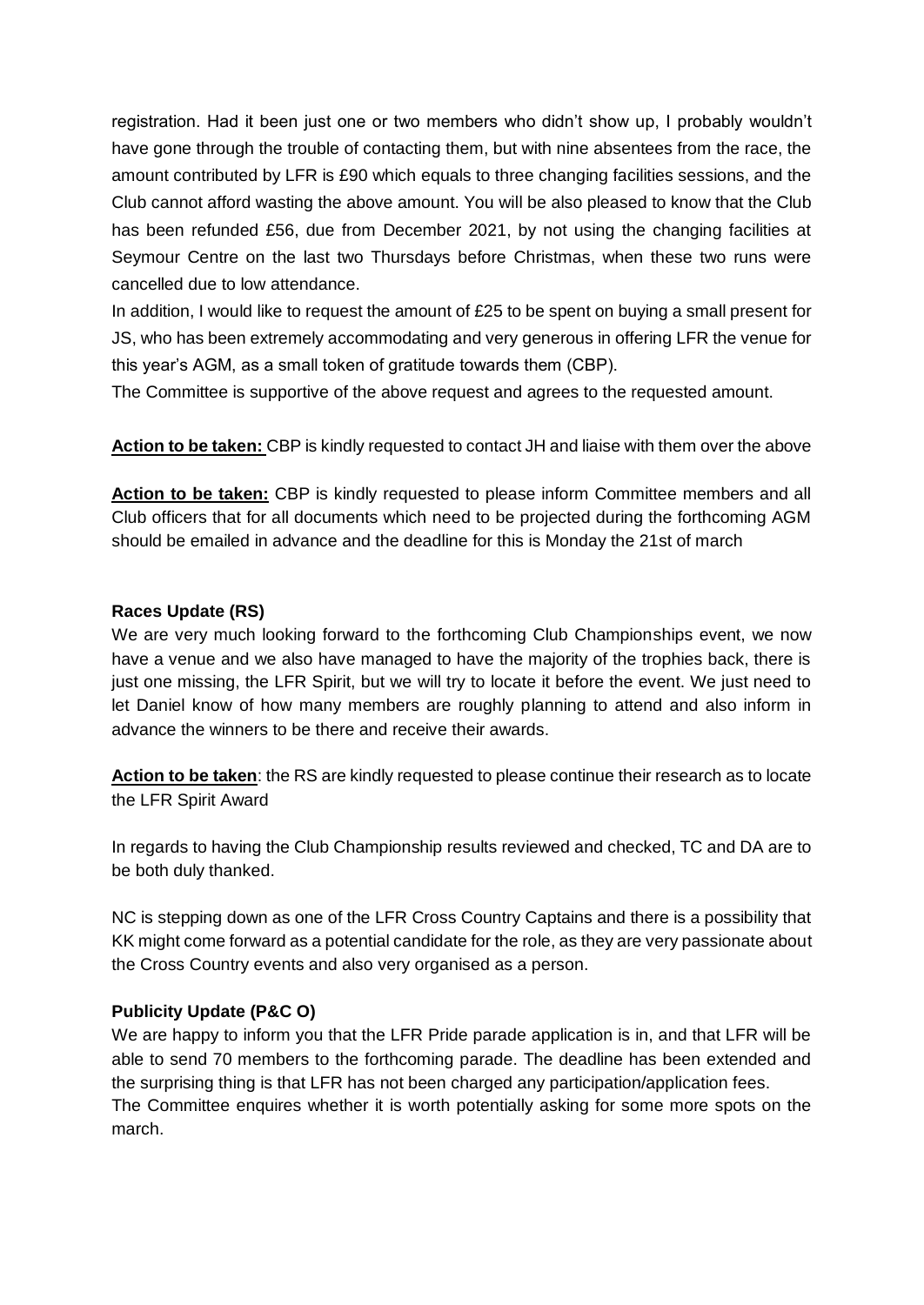The Website stories on the LFR website look really good and we have received some very positive feedback, so we are scheduling some more content for the stories section. It would be good to have some content for the Club championships, the AGM, and events such as the Northumberland race, which was attended by many of the LFR women, it would be great to have such stories on the website, in addition to some exciting photos.

**Action to be taken**: there is one candidature statement still missing and CBP is kindly requested to please chase up EK.

### **Membership Update (MS)**

Registered Club members are currently 556 although they actually are 556, it is still one of those issues that needs to be resolved with JD.

In regards to communicating all the membership subjects which we are considering implementing, not everyone who is currently a member receives the ebulletin, so we also need to communicate these matters through WebCollect, a specific function which I have never used before but which I will try in the forthcoming days.

Discussion on engaging a Club member to volunteer for the period of four week as the Membership helper, as their main task will be to assist with processing the EA registration. This is an appeal that we can also ask members at the AGM and offer them as incentive some more points towards a Club Place for the 2022 London Marathon.

### **Club Secretary Updates**

Discussion on non binary awards for the next Club Championships event.

Have had an exchange of emails with the NY Frontrunners Club Secretary and a zoom discussion with the Aberdeen, Birmingham, Copenhagen, Edinburgh, Newcastle and Stockholm Frontrunners in regards to the subject of including NB members to their own Club awards. The NY Awards Night took place last week and it was the first time for FRNY to honour achievements by their NB members. The NYFR have not changed at all the names of their awards but have just added a third category (non-binary) to the existing two (male and female) where there was a need to differentiate between the three gender groups. For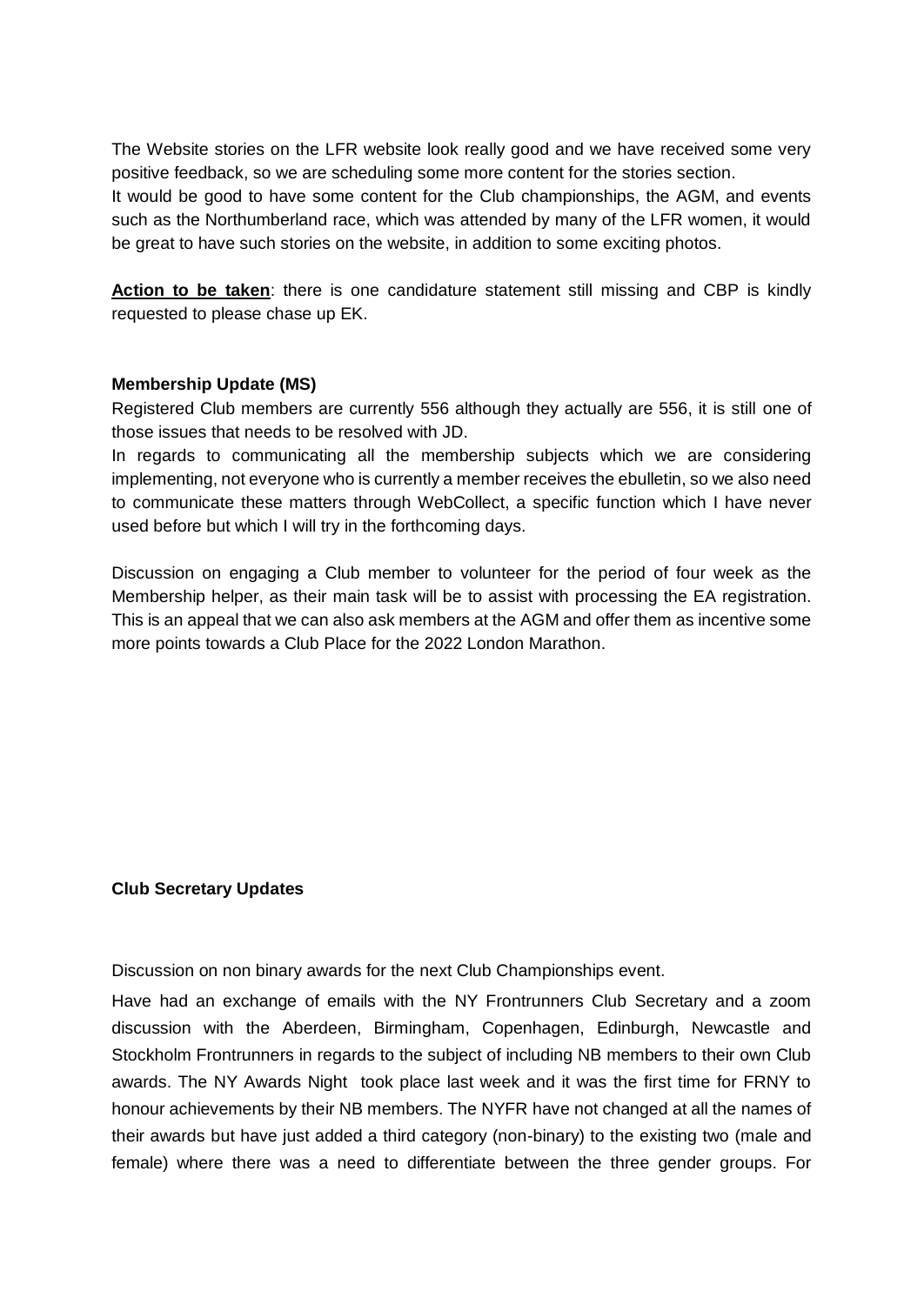example this year they had a Newcomer of the Year-Male, a Newcomer of the Year- Female, but also a Newcomer of the Year-Non-Binary. For categories where they don't have a winner in one of the categories, they just skip it, for example this year NYFR don't have a Most Improved Runner-Non-Binary, so they have given awards only for Most Improved Runner-Male and -Female. Based on these discussions the most practical solution to put forward for next year would be to introduce a non-binary category. This is a subject that the new Committee will have to discuss and also keep under review based on the membership numbers of non-binary members, as currently they are only a just handful. Using some judicious flexibility on this subject is essential, as not all non-binary members wish to be identified as such; so besides discretion, there are certain other parameters which need to be considered as well.

Discussion on whom to thank during the next AGM, making sure that there hasn't been an omission.

It is important to have the Committee's thanks presented also in an official manner, in written form and preferably through the ebulletin after the AGM, as at the same time, this will also make membership realise how many member's efforts takes for the Club to function, and also as a source of inspiration for any other members who would also like to volunteer in the future.

**Action to be taken:** CBP to share the relevant document with the Committee

Have already notified the Thursday pub and The Seymour Centre in regards to the AGM, so they both know that we are not going to be turning up on Thursday the 24th. Have also notified the Web Team to include a relative notification on the website, thus making sure that there will not be any new runners coming to the Thursday run on that day.

Discussion on the Post AGM venue.

The Committee decides to skip the pub near the AGM venue and then go directly to the LGBTQ+ venue.

**Action to be taken:** CBP is kindly requested to please liaise with The Zodiac and cancel the previous pub reservation.

Updates on the Pride 10k Brooks Running application. Have sent a four-pages application, and in consultation with MP, have requested £10,000 for the next Pride 10k.

### **Co-Presidents Updates**